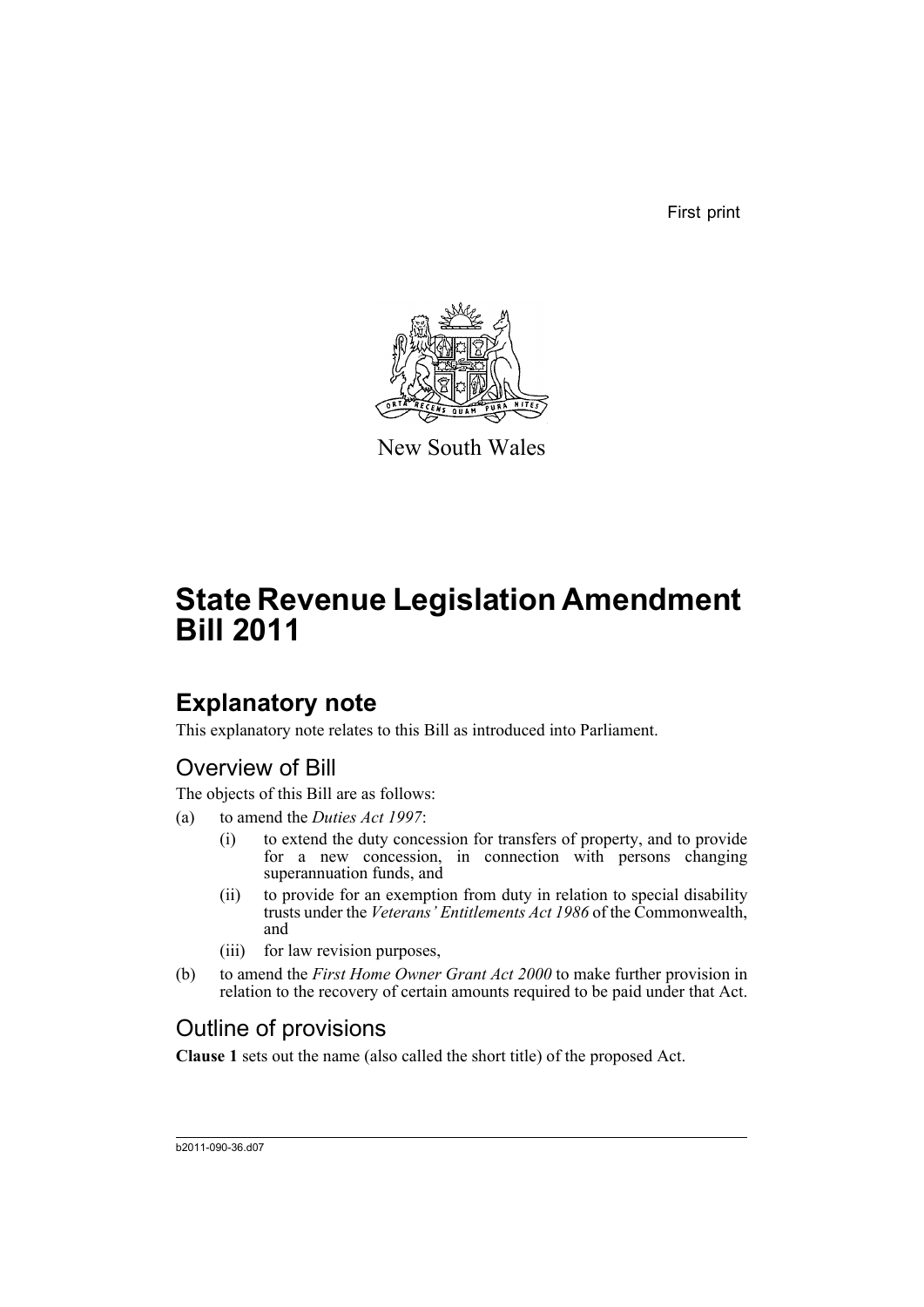Explanatory note

**Clause 2** provides for the commencement of the proposed Act on the date of assent to the proposed Act.

### **Schedule 1 Amendment of Duties Act 1997 No 123**

**Schedule 1 [1]** extends an existing duty concession that applies to certain transfers of dutiable property that are made in connection with a person changing superannuation funds. The amendment provides for payment of duty at the concessional rate of \$500 (or the ad valorem rate, if lower) on a transfer of marketable securities from the trustee of a superannuation fund, or a custodian of the trustee of a superannuation fund, to a life company or custodian for a life company if the transfer is made in consideration of the issue of a policy of life insurance in connection with changing superannuation funds.

**Schedule 1** [3] establishes a duty concession that applies to certain transfers of shares or units in a unit trust scheme that are made in connection with a person changing superannuation funds. The duty concession applies to acquisitions of interests in landholders. It is similar to the duty concession that applies to transfers of dutiable property that are made in connection with a person changing superannuation funds. Duty is charged at the concessional rate of \$500.

**Schedule 1 [6]** extends a provision that exempts from duty instruments establishing, or transferring property to, special disability trusts within the meaning of the *Social Security Act 1991* of the Commonwealth. It also extends a provision that specifies that duty of \$50 is chargeable in respect of a transfer of dutiable property to a trustee of a special disability trust within the meaning of that Act. The amendment extends these provisions to special disability trusts within the meaning of the *Veterans' Entitlements Act 1986* of the Commonwealth.

**Schedule 1 [2]** updates a reference to the *Workplace Relations Act 1996* of the Commonwealth, which has been replaced by the *Fair Work (Registered Organisations) Act 2009* of the Commonwealth.

Schedule 1 [4] enables savings and transitional regulations to be made as a consequence of the enactment of the proposed Act.

**Schedule 1 [5]** provides for transitional matters.

### **Schedule 2 Amendment of First Home Owner Grant Act 2000 No 21**

**Schedule 2 [1]** provides that the liability of an applicant for a first home owner grant to pay certain amounts under that Act is a first charge on that applicant's interest in the home for which the first home owner grant is sought. **Schedule 2 [2]** provides that once a caveat lodged by the Chief Commissioner of State Revenue in respect of the home is recorded in the Register kept under the *Real Property Act 1900*, the charge has priority over all other encumbrances except land tax. **Schedule 2 [3]** makes it clear that these provisions apply despite section 42 of the *Real Property*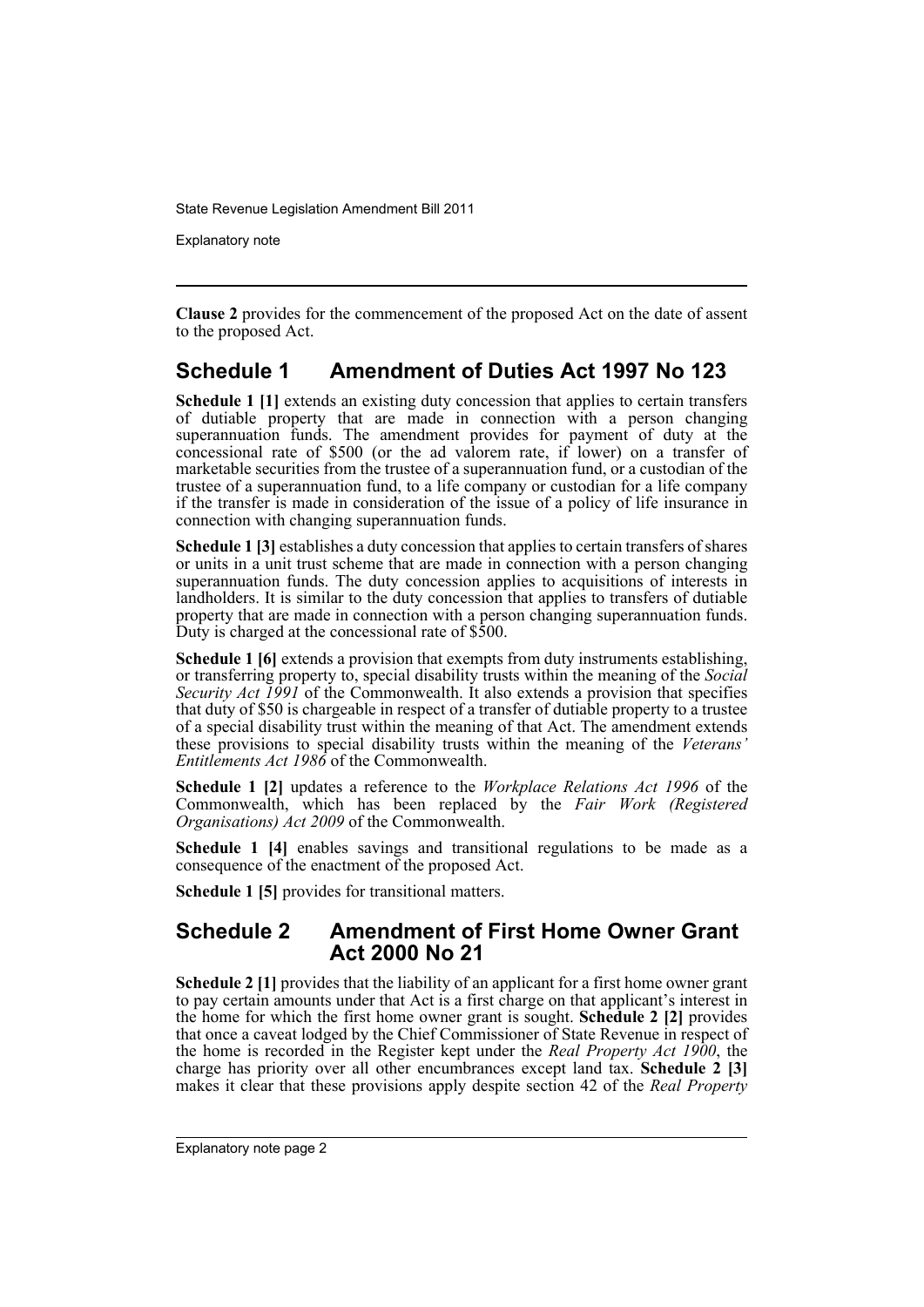Explanatory note

**Schedule 2 [4]** enables savings and transitional regulations to be made as a consequence of the enactment of the proposed Act.

**Schedule 2 [5]** provides for transitional matters.

*Act 1900*, which states that the registered proprietor of an interest in land holds the interest free of any interests that are not recorded in a folio of the Register kept under that Act.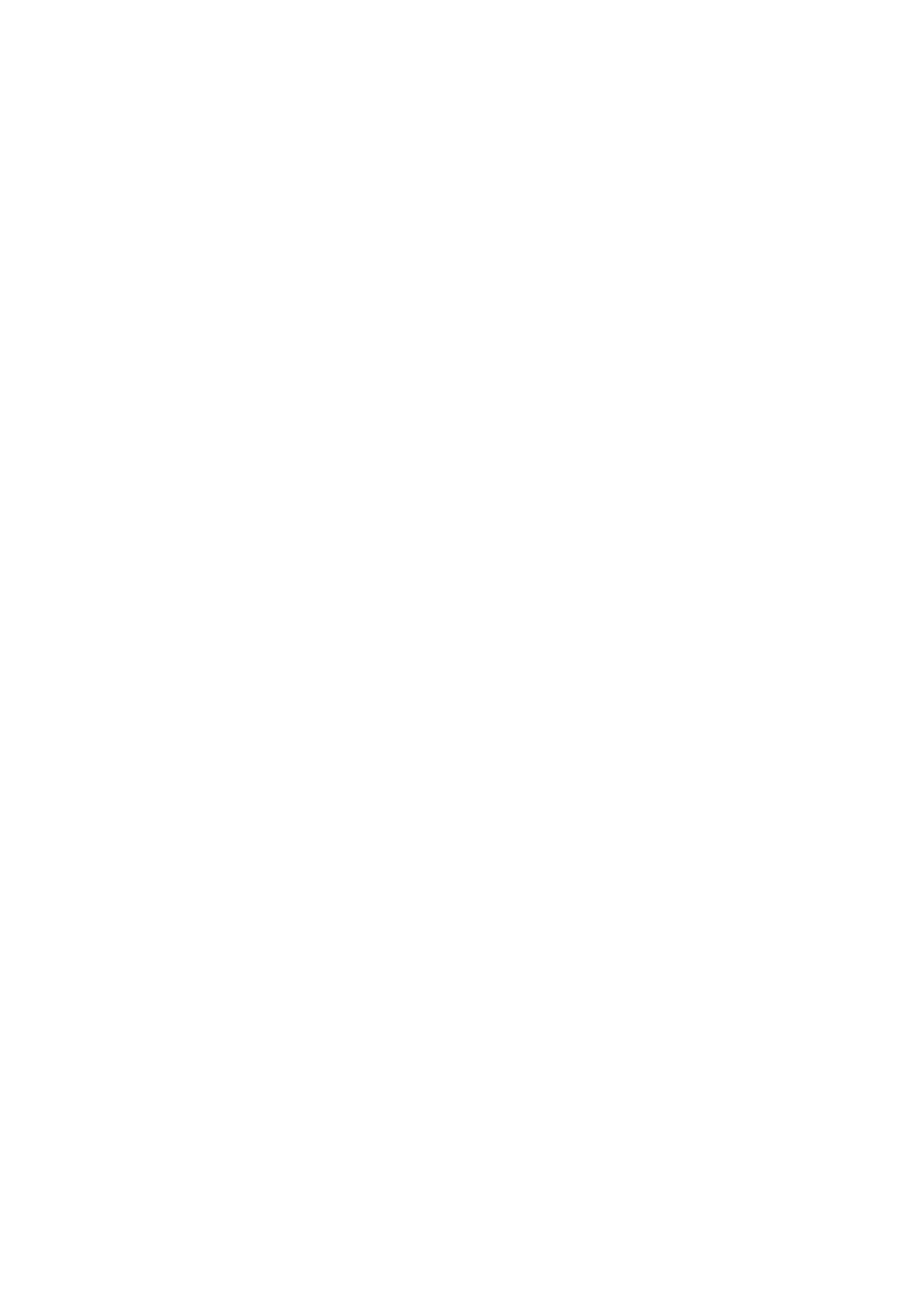First print



New South Wales

## **State Revenue Legislation Amendment Bill 2011**

## **Contents**

|   |                                                               | Page |
|---|---------------------------------------------------------------|------|
| 1 | Name of Act                                                   |      |
|   | 2 Commencement                                                |      |
|   | Schedule 1 Amendment of Duties Act 1997 No 123                |      |
|   | Schedule 2 Amendment of First Home Owner Grant Act 2000 No 21 | 6.   |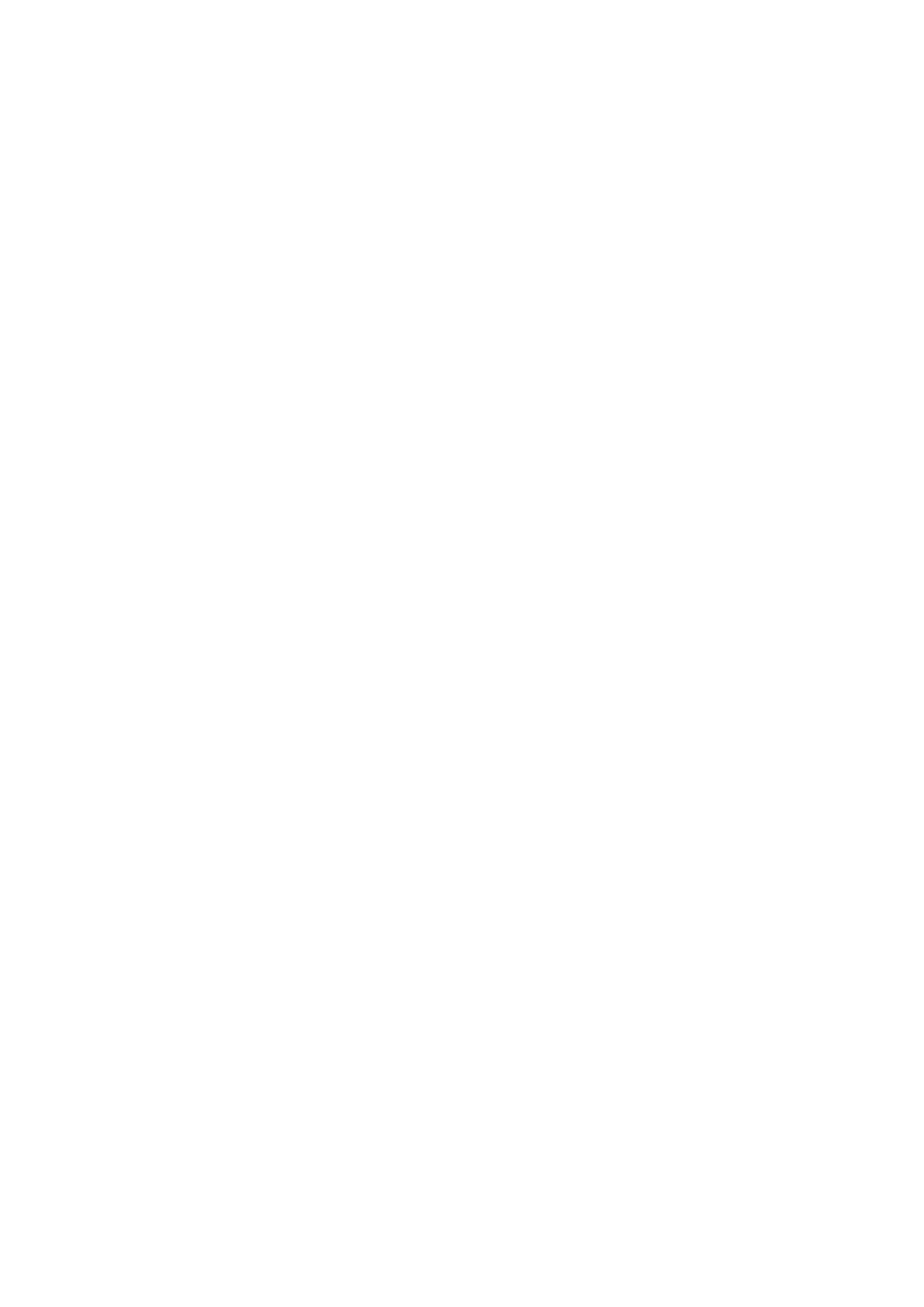

New South Wales

## **State Revenue Legislation Amendment Bill 2011**

No , 2011

### **A Bill for**

An Act to make miscellaneous amendments to certain State revenue legislation.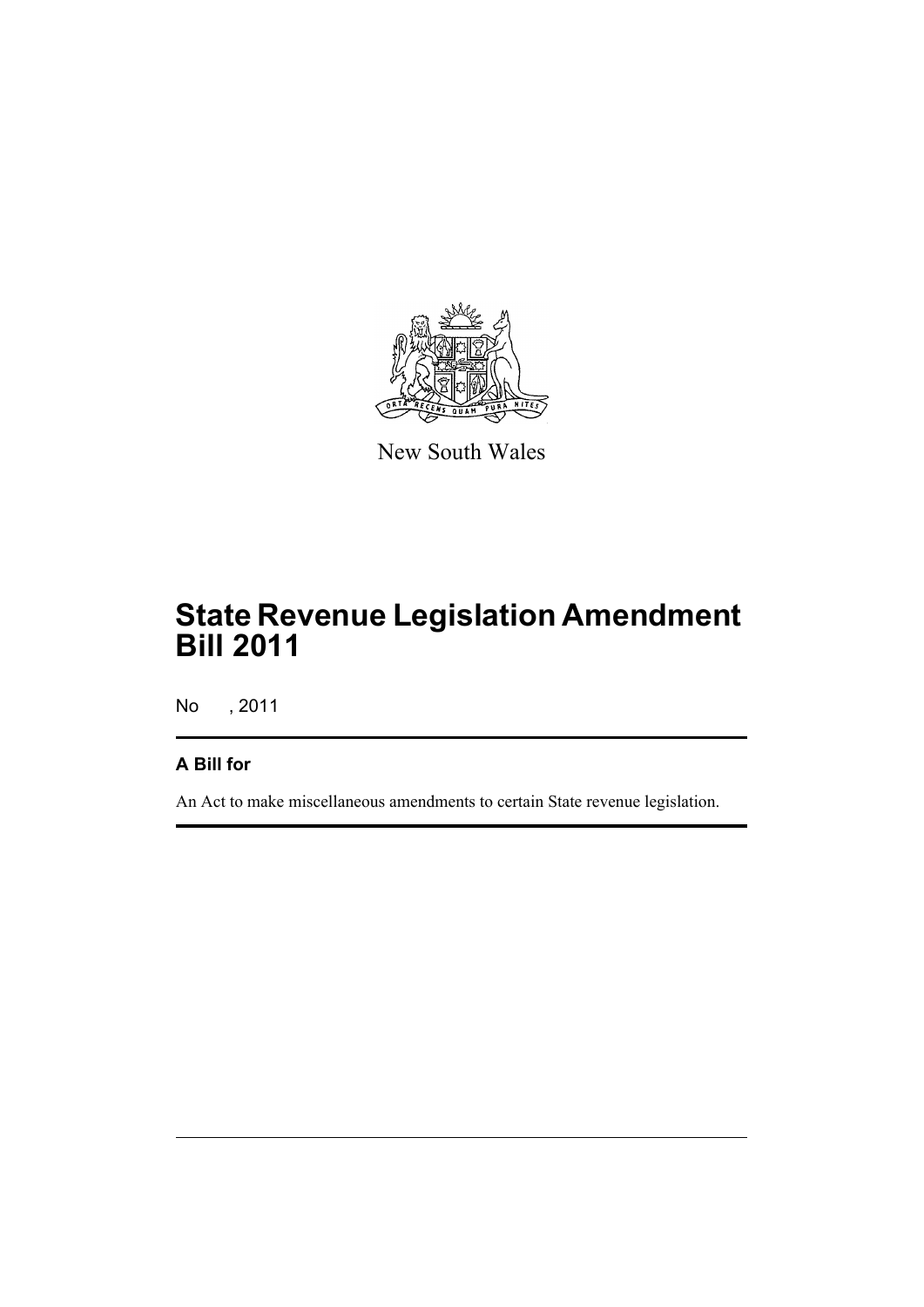<span id="page-7-1"></span><span id="page-7-0"></span>

| The Legislature of New South Wales enacts: |                                                                       |                |
|--------------------------------------------|-----------------------------------------------------------------------|----------------|
| 1                                          | Name of Act                                                           | $\mathcal{P}$  |
|                                            | This Act is the <i>State Revenue Legislation Amendment Act 2011</i> . | 3              |
|                                            | <b>Commencement</b>                                                   | $\overline{a}$ |
|                                            | This Act commences on the date of assent to this Act.                 | 5              |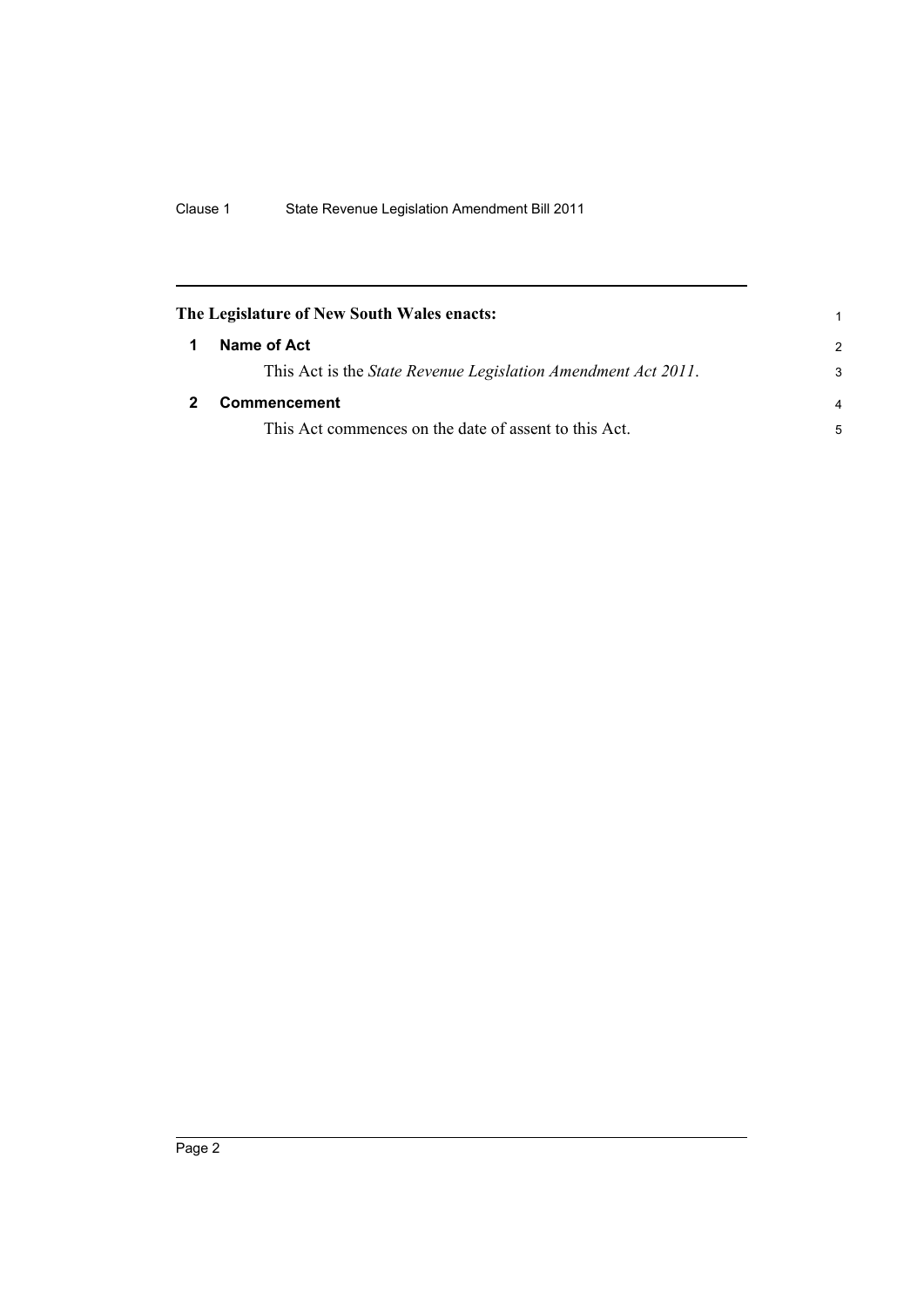Amendment of Duties Act 1997 No 123 Schedule 1

1

### <span id="page-8-0"></span>**Schedule 1 Amendment of Duties Act 1997 No 123**

### **[1] Section 61 Transfers of property in connection with persons changing superannuation funds**

Insert after section 61 (1A) (d):

(e) a transfer of, or an agreement to transfer, marketable securities from the trustee of a superannuation fund or a custodian of the trustee of a superannuation fund to a life company or custodian for a life company if the transfer is made in consideration of the issue, by the life company, of a policy of life insurance to the trustee of the superannuation fund of which the person has become a member.

### **[2] Section 65 Exemptions from duty**

Omit "Commonwealth *Workplace Relations Act 1996*" from section 65 (2) (a).

Insert instead "*Fair Work (Registered Organisations) Act 2009* of the Commonwealth".

### **[3] Section 163FA**

Insert after section 163F:

#### **163FA Concession for acquisitions in connection with persons changing superannuation funds**

- (1) This section applies to a relevant acquisition that results wholly from a relevant transfer and occurs in connection with a person:
	- (a) ceasing to be a member of, or otherwise ceasing to be entitled to benefits in respect of, a superannuation fund that is a complying superannuation fund or was a complying superannuation fund within the period of 12 months before the acquisition was made, and
	- (b) becoming a member of, or otherwise becoming entitled to benefits in respect of, another superannuation fund that is also a complying superannuation fund or will, in the opinion of the trustees of both funds concerned, be a complying superannuation fund within 12 months after the acquisition is made.
- (2) For the purposes of this section, each of the following is a *relevant transfer*:
	- (a) a transfer of property from a trustee of a superannuation fund, or a custodian of the trustee, to the trustee of another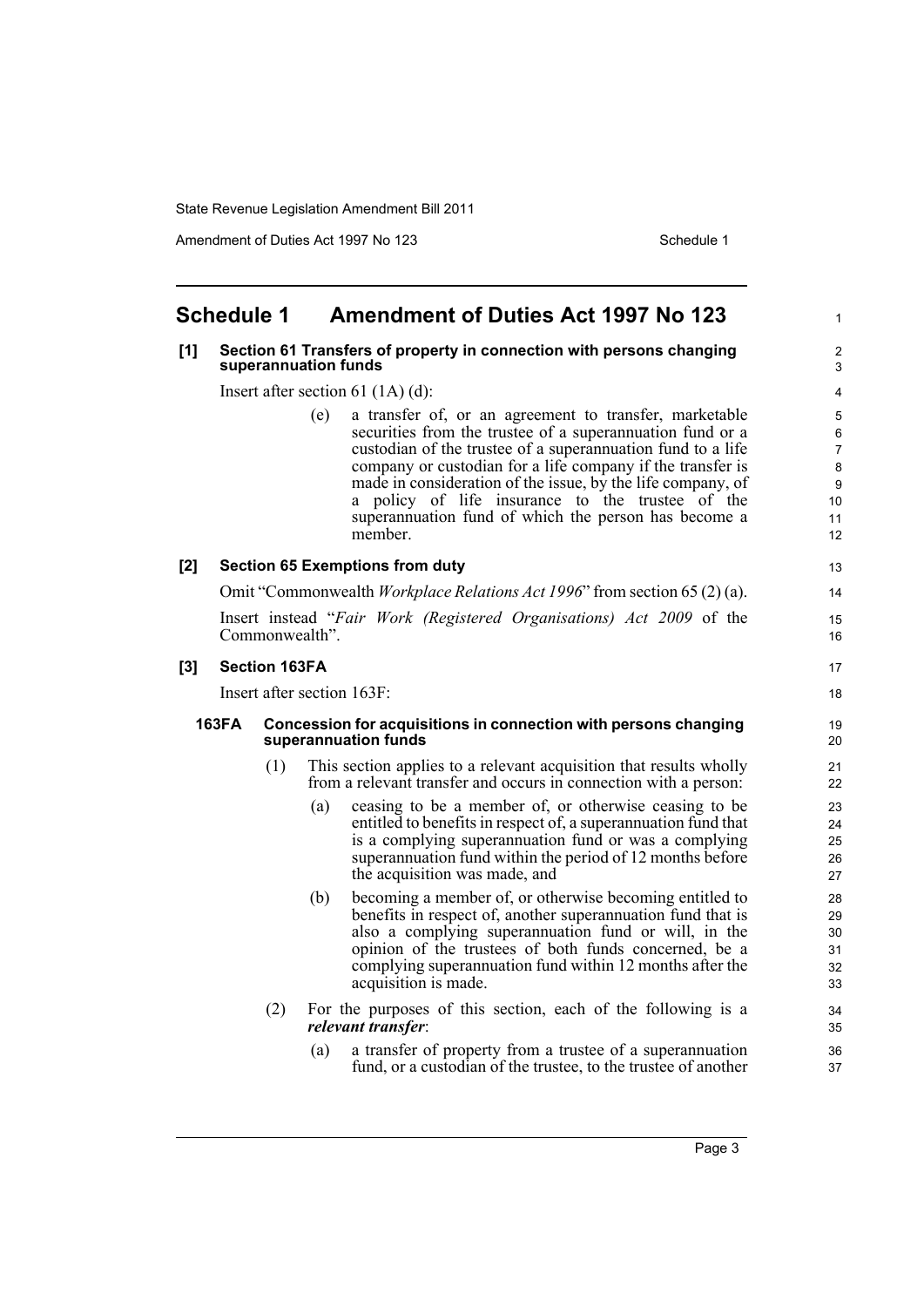superannuation fund, or to a custodian of the trustee of another superannuation fund,

- (b) a transfer of property from a trustee of a superannuation fund to a custodian of the trustee, or from a custodian of the trustee of a superannuation fund to the trustee,
- (c) a transfer of a share or a unit in a unit trust scheme from the trustee of a pooled superannuation trust, made in exchange for a redemption of units in the trust, to the trustee of a superannuation fund, or a custodian of the trustee of a superannuation fund,
- (d) a transfer of a share or a unit in a unit trust scheme from the trustee of a superannuation fund, or a custodian of the trustee of a superannuation fund, made in exchange for the issue of units in a pooled superannuation trust, to a trustee of the pooled superannuation trust,
- (e) a transfer of a share or a unit in a unit trust scheme from a life company or custodian for a life company to the trustee of a superannuation fund or a custodian of the trustee of a superannuation fund if the transfer is made in consideration of the surrender or termination, by the trustee of the superannuation fund of which the person has ceased to be a member, of a policy of life insurance issued by the life company,
- (f) a transfer of a share or a unit in a unit trust scheme from the trustee of a superannuation fund or a custodian of the trustee of a superannuation fund to a life company or custodian for a life company if the transfer is made in consideration of the issue, by the life company, of a policy of life insurance to the trustee of the superannuation fund of which the person has become a member.
- (3) The duty chargeable under this Chapter on a relevant acquisition to which this section applies is \$500.
- (4) In this section, *complying superannuation fund* includes a complying approved deposit fund and an eligible rollover fund.

#### **[4] Schedule 1 Savings, transitional and other provisions**

Insert at the end of clause 1 (1):

*State Revenue Legislation Amendment Act 2011*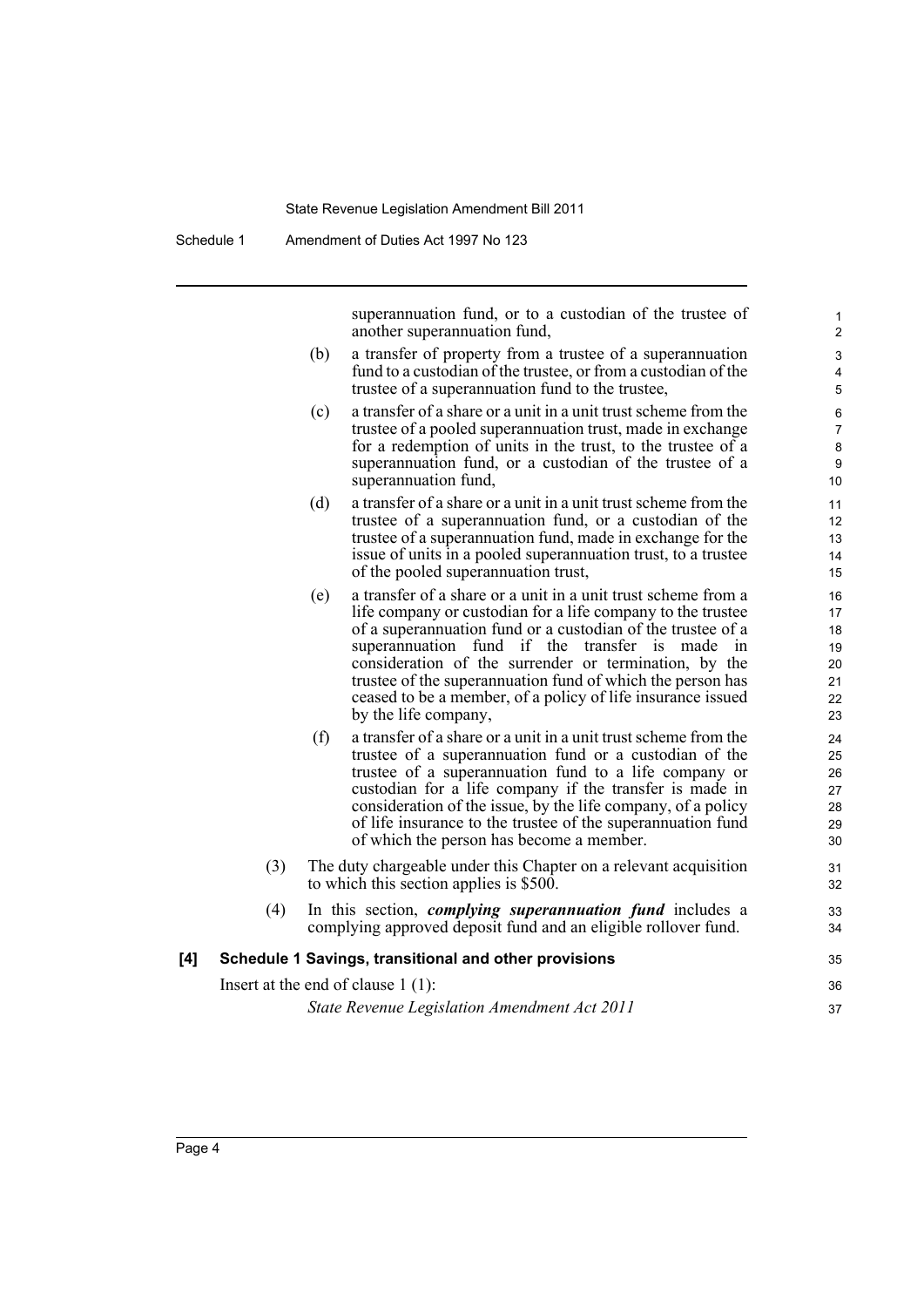Amendment of Duties Act 1997 No 123 Schedule 1

| [5] | <b>Schedule 1</b>                                                             |                                                                                                                                                                                                           | $\mathbf{1}$         |
|-----|-------------------------------------------------------------------------------|-----------------------------------------------------------------------------------------------------------------------------------------------------------------------------------------------------------|----------------------|
|     | Insert at the end of the Schedule with appropriate Part and clause numbering: |                                                                                                                                                                                                           | 2                    |
|     | <b>Part</b>                                                                   | Provisions consequent on enactment of                                                                                                                                                                     | 3                    |
|     |                                                                               | <b>State Revenue Legislation Amendment</b><br><b>Act 2011</b>                                                                                                                                             | $\overline{4}$<br>5  |
|     |                                                                               | Amendment relating to transfers in connection with persons<br>changing superannuation funds                                                                                                               | 6<br>$\overline{7}$  |
|     |                                                                               | The amendment made to section 61 by the <i>State Revenue</i><br><i>Legislation Amendment Act 2011</i> is taken to apply in respect of<br>dutiable transactions occurring on or after 1 July 2010.         | 8<br>9<br>10         |
|     |                                                                               | Amendment relating to acquisitions in connection with persons<br>changing superannuation funds                                                                                                            | 11<br>12             |
|     |                                                                               | The amendment made to Chapter 4 by the <i>State Revenue</i><br>Legislation Amendment Act 2011 applies only in respect of a<br>relevant acquisition made on or after the commencement of that<br>Act.      | 13<br>14<br>15<br>16 |
|     |                                                                               | Amendment relating to special disability trusts                                                                                                                                                           | 17                   |
|     |                                                                               | The amendment made to the Dictionary by the State Revenue<br>Legislation Amendment Act 2011 applies only in respect of<br>dutiable transactions occurring on or after the commencement of<br>that Act.    | 18<br>19<br>20<br>21 |
| [6] | <b>Dictionary</b>                                                             |                                                                                                                                                                                                           | 22                   |
|     |                                                                               | Omit the definition of <i>special disability trust</i> from clause 1. Insert instead:                                                                                                                     | 23                   |
|     |                                                                               | <i>special disability trust</i> means a special disability trust within the<br>meaning of the Social Security Act 1991 of the Commonwealth<br>or the Veterans' Entitlements Act 1986 of the Commonwealth. | 24<br>25<br>26       |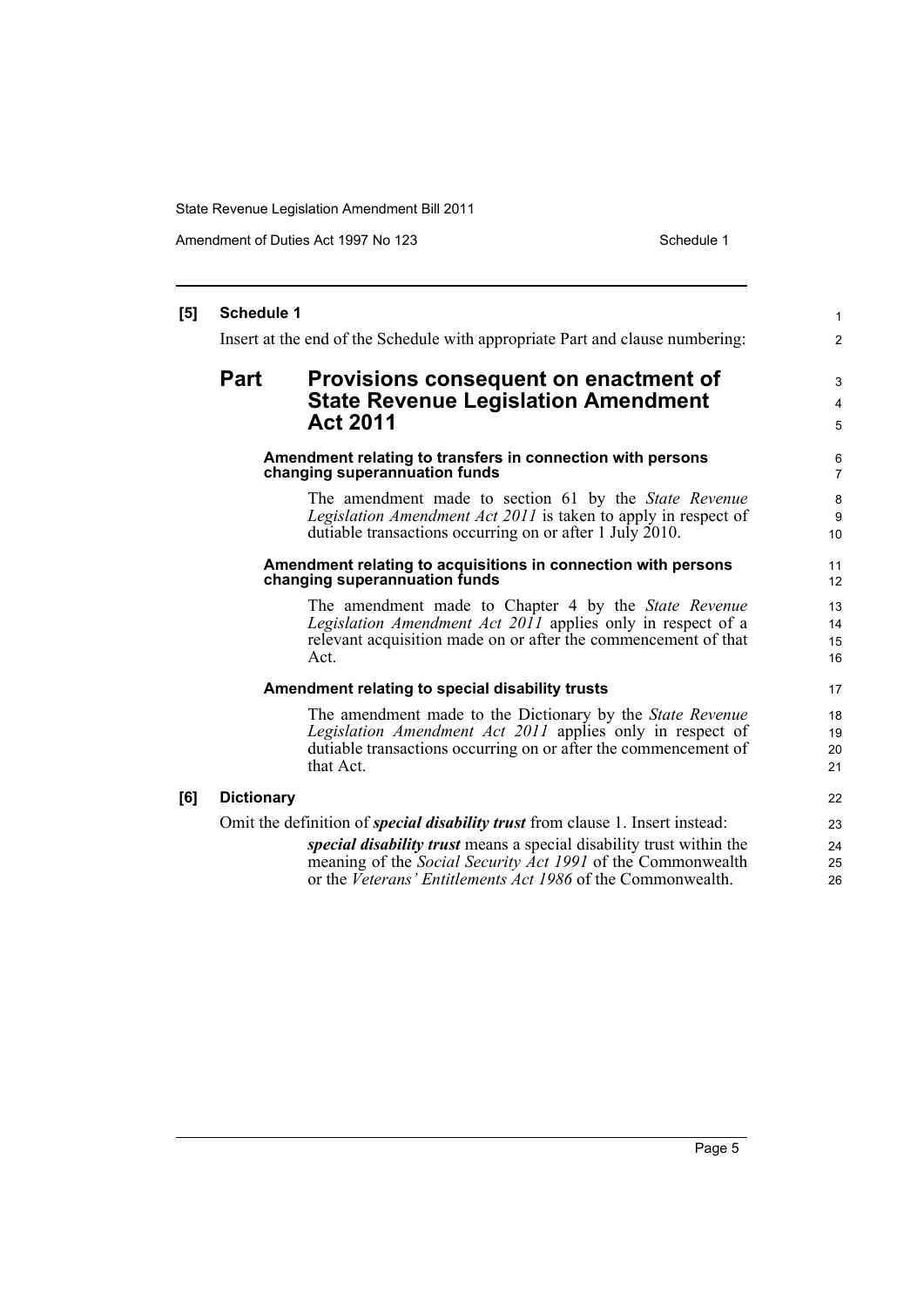<span id="page-11-0"></span>

| <b>Schedule 2</b> | <b>Amendment of First Home Owner Grant</b> |
|-------------------|--------------------------------------------|
|                   | <b>Act 2000 No 21</b>                      |

| [1]   |                                      | Section 46 Power to recover certain amounts                                                                                                                                                                            | 3                              |
|-------|--------------------------------------|------------------------------------------------------------------------------------------------------------------------------------------------------------------------------------------------------------------------|--------------------------------|
|       |                                      | Insert "first" after "liability is a" in section $46(3)$ .                                                                                                                                                             | 4                              |
| $[2]$ | Section 46 (3AA)                     |                                                                                                                                                                                                                        | 5                              |
|       |                                      | Insert after section $46(3A)$ :                                                                                                                                                                                        | 6                              |
|       | (3AA)                                | Once the caveat is recorded in the Register kept under the Real<br><i>Property Act 1900</i> , the charge has priority over all other<br>encumbrances except land tax under the <i>Land Tax Management</i><br>Act 1956. | $\overline{7}$<br>8<br>9<br>10 |
| $[3]$ | <b>Section 46 (8)</b>                |                                                                                                                                                                                                                        | 11                             |
|       | Insert after section 46 $(7)$ :      |                                                                                                                                                                                                                        | 12                             |
|       | (8)                                  | The provisions of this section have effect despite anything<br>contained in section 42 of the Real Property Act 1900.                                                                                                  | 13<br>14                       |
| [4]   |                                      | Schedule 1 Savings, transitional and other provisions                                                                                                                                                                  | 15                             |
|       | Insert at the end of clause $1(1)$ : |                                                                                                                                                                                                                        | 16                             |
|       |                                      | State Revenue Legislation Amendment Act 2011                                                                                                                                                                           | 17                             |

1 2